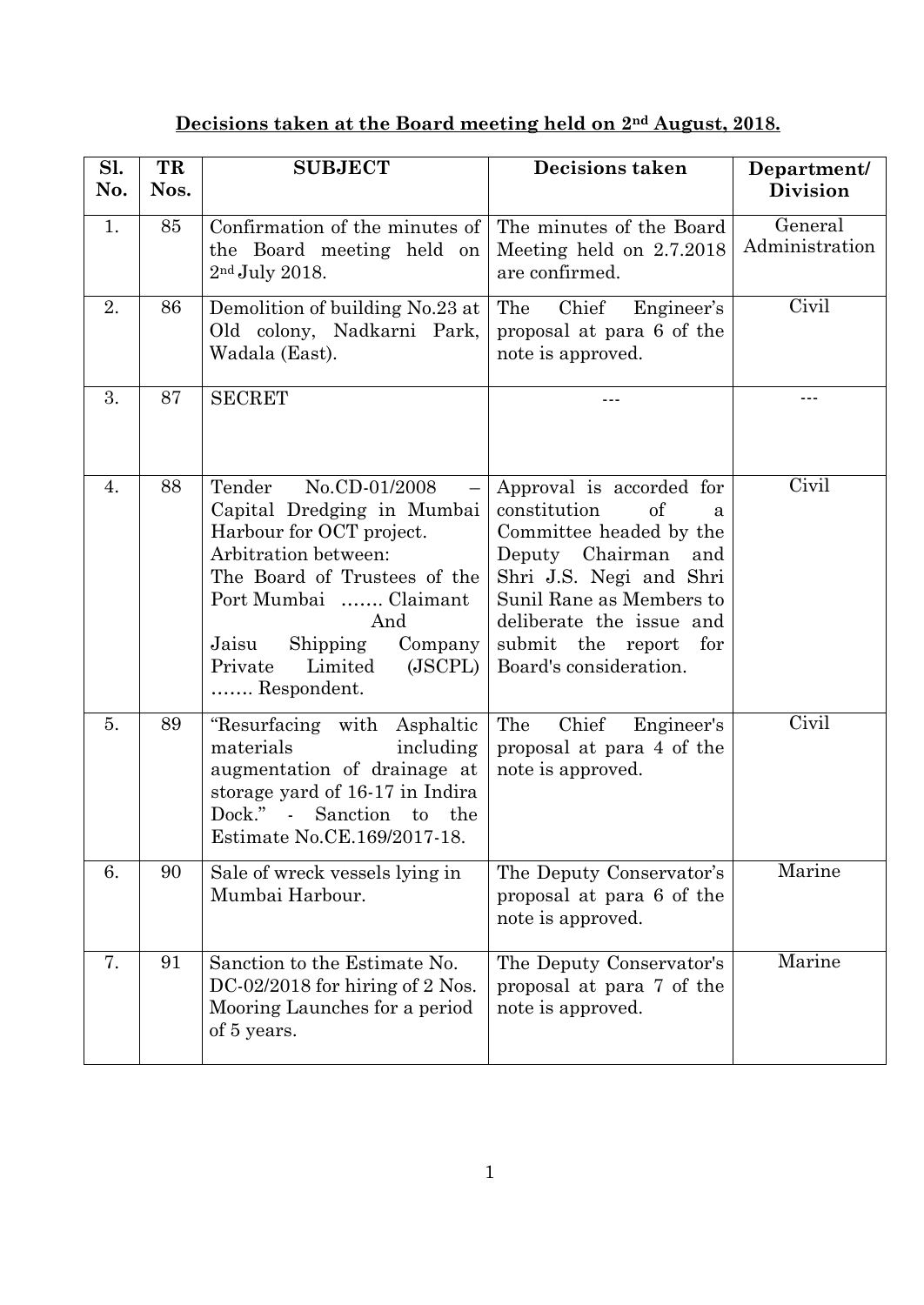| Sl.<br>No. | TR<br>Nos. | <b>SUBJECT</b>                                                                                                                                                                                                                                                                                                       | <b>Decisions taken</b>                                                                                                                                                                                                                                                                                                                                                                                                                                                                    | Department/<br><b>Division</b> |
|------------|------------|----------------------------------------------------------------------------------------------------------------------------------------------------------------------------------------------------------------------------------------------------------------------------------------------------------------------|-------------------------------------------------------------------------------------------------------------------------------------------------------------------------------------------------------------------------------------------------------------------------------------------------------------------------------------------------------------------------------------------------------------------------------------------------------------------------------------------|--------------------------------|
| 8.         | 92         | Reconditioning of existing Fire<br>Fighting Systems at Pir Pau<br>(PP) and Jawahar<br>Dweep<br>$(MOT-JD)$ .                                                                                                                                                                                                          | The<br>Chief<br>Mechanical<br>Engineer's proposal<br>at<br>paras 4 and 7 of the note<br>is approved.                                                                                                                                                                                                                                                                                                                                                                                      | <b>MEED</b>                    |
| 9.         | 93         | Empanelment of more Nos. of<br>Eye Clinics at Mumbai, Navi<br>Mumbai, Thane, Kalyan to<br>provide secondary and Tertiary<br>Care Treatment which are not<br>available<br>at Mumbai Port<br>Trust Hospital<br>credit<br>on<br>facilities at the prevailing rate<br>of CGHS, Mumbai city for a<br>period of two years. | Approval is accorded to -<br>Chief<br>Medical<br>The<br>1.<br>Officer's proposal at<br>para 9 of the note.<br>Constitution of<br>2.<br>an<br>Advisory<br>Scrutiny<br>Committee<br>comprising<br>Sr.<br>one<br>Medical Officer<br>and<br>two External Experts<br>check<br>the<br>to<br>credentials of<br>the<br>empanelled hospitals<br>under CGHS rates as<br>well as fairness in the<br>treatment / services<br>provided to the MbPT<br>patients<br>by<br>these<br>empanelled hospitals. | Medical                        |
| 10.        | 94         | Extension to the service of The proposal at para $5 \text{ of }$<br>Advisor<br>remuneration.                                                                                                                                                                                                                         | with enhanced the note is approved.                                                                                                                                                                                                                                                                                                                                                                                                                                                       | Civil                          |
| 11.        | 95         | Establishment of 600 bedded<br>Super Specialty Hospital with<br>an option to develop 1000<br>bedded hospital and Medical<br>College.                                                                                                                                                                                 | The ex-post facto approval<br>accorded<br>to<br>the<br>key<br>changes in the proposal<br>based<br>the<br>on<br>recommendations of SFC<br>as at para 4 of the note is<br>approved.                                                                                                                                                                                                                                                                                                         | Medical                        |
| 12.        | 96         | Delegation of power to issue<br>letter of authority to<br>act<br>appear and plead before any<br>Court or Authority including<br>Estate Officer.                                                                                                                                                                      | The Chief Law Officer's<br>proposal at para 6 of the<br>note is approved.                                                                                                                                                                                                                                                                                                                                                                                                                 | Legal Division                 |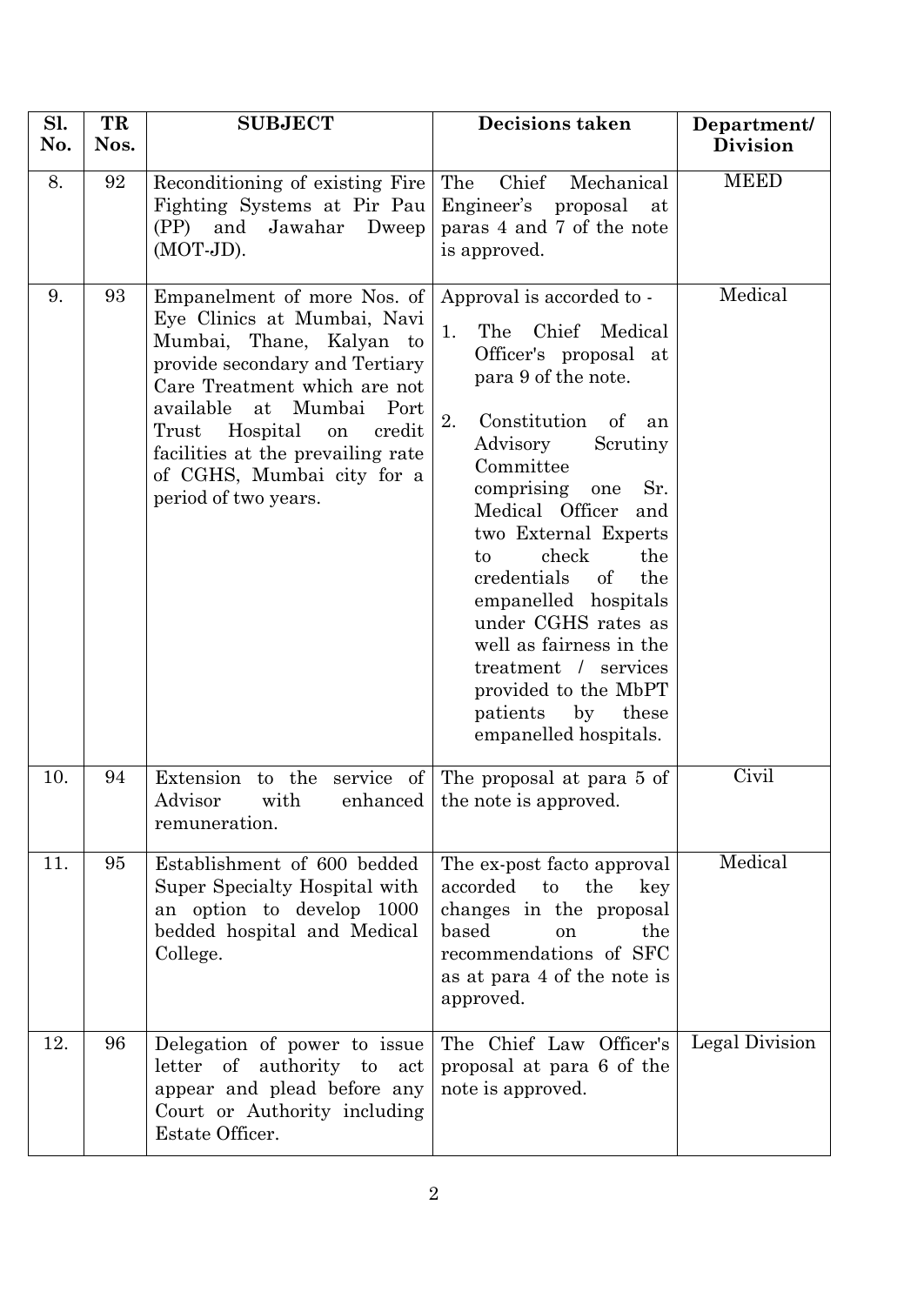| Sl.<br>No. | TR<br>Nos. | <b>SUBJECT</b>                                                                                                                                                                                                                                                                                                                                                   | <b>Decisions taken</b>                                                                                                                                                                                                                                                                  | Department/<br><b>Division</b> |
|------------|------------|------------------------------------------------------------------------------------------------------------------------------------------------------------------------------------------------------------------------------------------------------------------------------------------------------------------------------------------------------------------|-----------------------------------------------------------------------------------------------------------------------------------------------------------------------------------------------------------------------------------------------------------------------------------------|--------------------------------|
| 13.        | 97         | Modification<br>Yantra<br>at<br>Mobile<br>Bhavan<br>and<br>Crane<br>Section for relocation of CISF<br>Unit<br>Sanction<br>the<br>$\sim$ $\sim$<br>to<br>Estimate.                                                                                                                                                                                                | The<br>Chief<br>Engineer's<br>proposal at para 4 of the<br>note is approved.                                                                                                                                                                                                            | Civil                          |
| 14.        | 98         | Allotment of MbPT Workshops<br>and Clarke Basin area to MDL<br>on long term lease Approval to<br>LAC recommendations.                                                                                                                                                                                                                                            | The Chief Mechanical<br>1.<br>Engineer's proposal at<br>para $6$ (a) and (b) of<br>the note is approved.<br>2. As regards para $6$ (c),<br>the<br>Chairman<br>is<br>authorized to discuss<br>the<br>matter<br>with<br>S/Shri Sudhakar Apraj<br>and Kersi Parekh and<br>decide the same. | <b>MEED</b>                    |
| 15.        | 99         | for<br>Request<br>temporary<br>permission for a period of 3<br>months for entry into plot No.<br>CTS-1A/11E & 1A/12, Bhakti<br>Park, Entry from BPT road<br>from Mahul to Mumbai near<br>Bhakti Park Complex.                                                                                                                                                    | Consideration deferred.                                                                                                                                                                                                                                                                 | Civil                          |
| 16.        | 100        | Tender<br>No.47A/2017<br>$\qquad \qquad \blacksquare$<br>Maintenance<br>dredging<br>$\frac{1}{2}$<br>Approach Channels, Turning<br>Circles, Outside Berths, Indira<br>Dock Basin, Bunder Areas and<br>Anchorages of Mumbai Port<br>for the left over dredging of the<br>year 2017-18 and two years i.e.<br>2018-19<br>and<br>2019-20.<br>Acceptance of Price Bid | Chief<br>The<br>Engineer's<br>proposal at paras 12 and<br>13 of the note is approved.                                                                                                                                                                                                   | Civil                          |
| 17.        | 101        | Empanelment of more Nos. of<br>Eye and Dental Clinics at<br>Mumbai,<br>Navi<br>Mumbai,<br>Thane,<br>Kalyan to provide<br>secondary and tertiary<br>care<br>treatment<br>which<br>are<br>not<br>Mumbai<br>available<br>at<br>Port<br>Hospital<br>credit<br>Trust<br>on                                                                                            | The<br>Chief<br>Medical<br>Officer's proposal at para<br>4 of the note is approved.                                                                                                                                                                                                     | Medical                        |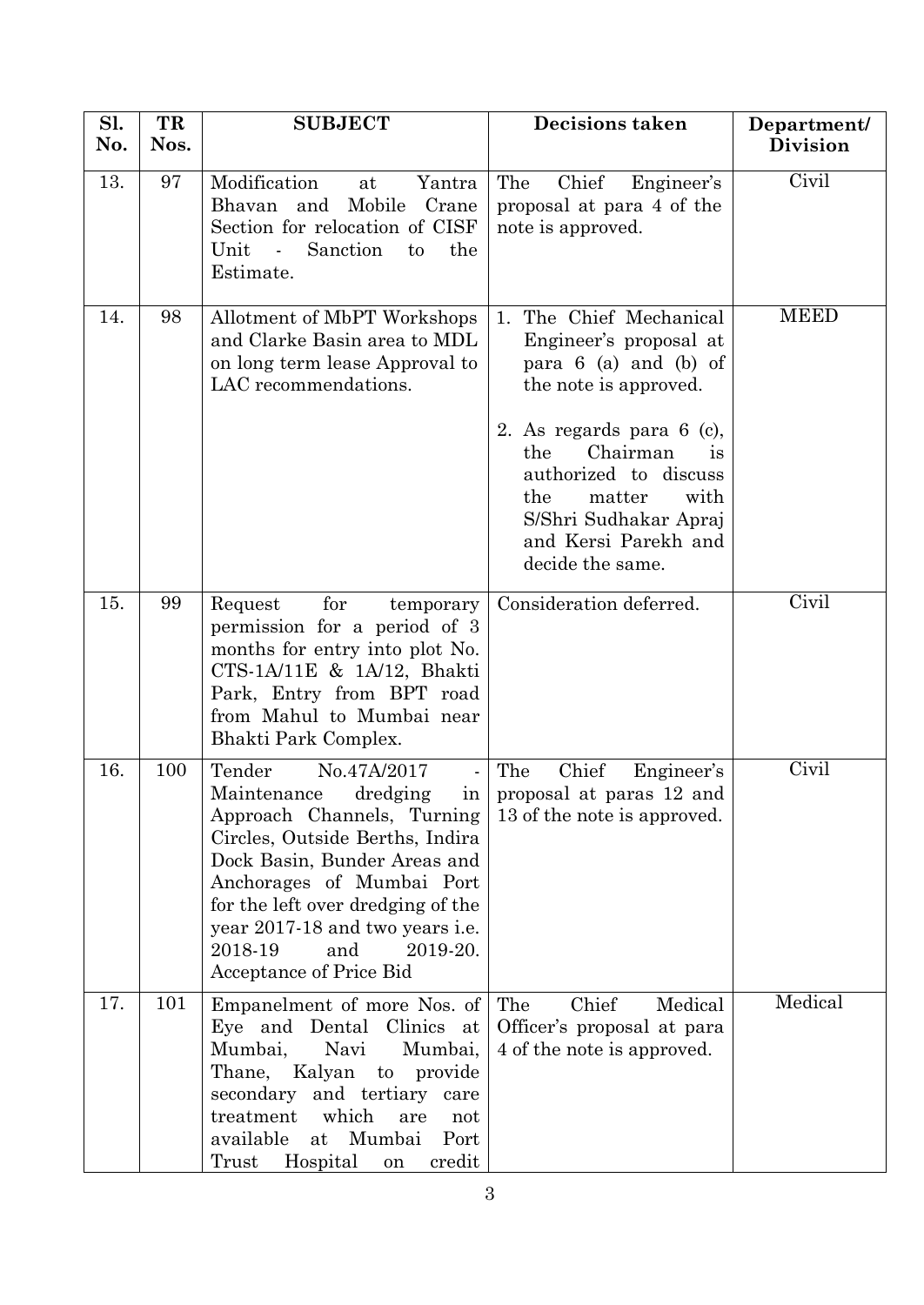| Sl.<br>No. | TR<br>Nos. | <b>SUBJECT</b>                                                                                                                                                                                                                            | <b>Decisions taken</b>                                                                                                                                                         | Department/<br><b>Division</b> |
|------------|------------|-------------------------------------------------------------------------------------------------------------------------------------------------------------------------------------------------------------------------------------------|--------------------------------------------------------------------------------------------------------------------------------------------------------------------------------|--------------------------------|
|            |            | facilities at the prevailing rate<br>of CGHS, Mumbai city for a<br>period of 2 years.                                                                                                                                                     |                                                                                                                                                                                |                                |
| 18.        | 102        | Development of<br>Tourism<br>at Kanhoji<br>Project<br>Angre<br>Island,<br>Mumbai<br>Port<br>on<br>Engineering, Procurement and<br>Construction (EPC) Contract<br>Basis.                                                                   | Approval is accorded to -<br>1. The Chief Engineer's<br>proposal at para 12 of<br>the note.<br>2. To request for entire<br>funds<br>under<br>Sagarmala to the said<br>project. | Civil                          |
| 19.        | 103        | Appointment of PTC<br>India<br>Technical<br>(PTC)<br>for<br>Ltd.<br>Advisory Services, Operation<br>& Maintenance of Electrical<br>Network, System & Consumer<br>energy metering & Billing<br>Support to MbPT.                            | Chief<br>Mechanical<br>The<br>Engineer's proposal<br>at<br>para 15 of the note is<br>approved.                                                                                 | <b>MEED</b>                    |
| 20.        | 104        | Induction of students holding<br>Certificate of Fire Fighting<br>from<br>Government<br>Course<br>recognized<br>Institutions<br>colleges as Apprentice firemen<br>in Mumbai Port Trust.                                                    | The Deputy Conservator's<br>proposal at para 3.2 of the<br>note is approved.                                                                                                   | Marine                         |
| 21.        | 105        | Revision<br>of<br>w.e.f.<br>rents<br>1.10.2012<br>and<br>the<br>raising<br>monthly bills of compensation<br>accordance<br>with<br>the<br>in<br>recommendations<br>of<br>the<br>Committee Report<br>grey<br>on<br>areas of TR 222 of 2015. | The<br>Estate<br>Manager's<br>proposal at para 12 of the<br>note is approved.                                                                                                  | <b>Estate Division</b>         |
| 22.        | 106        | Extension of storage facilities<br>for import bagged cargo and<br>concessional storage upto 180<br>days.                                                                                                                                  | Traffic<br>The<br>Manager's<br>proposal at para 17 of the<br>note is approved.                                                                                                 | Traffic                        |